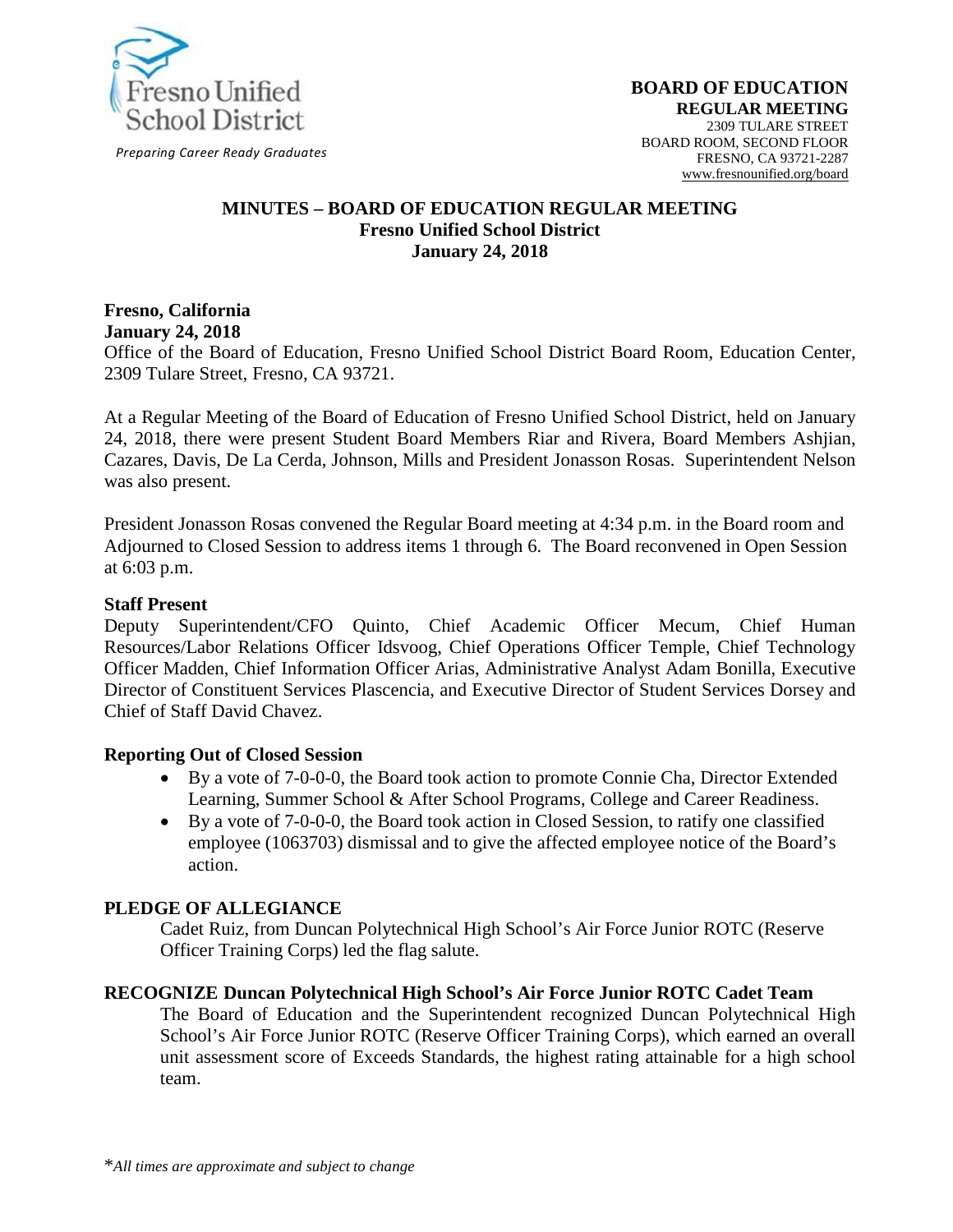## **ADOPT Resolution Proclaiming the Month of February 2018 as African American History Month**

**Adopted as recommended**, a resolution proclaiming the month of February 2018 as African American History Month. All schools are encouraged to celebrate the contributions of African Americans throughout the month of February through the use of curricular materials and other school-related activities. Member Johnson moved for approval, seconded by Member De La Cerda, which carried a vote of 9-0-0-0, as follows: AYES: Student Board Members Riar and Rivera. Board Members: Ashjian, Cazares, Davis, De La Cerda, Johnson, Mills and President Jonasson Rosas.

## **HEAR Reports from Student Board Representatives**

Students Benton Johnson and Wilma Tsutsui from Fresno High School made a presentation to the board. They thanked Trustee Mills for attending their SAB meeting and encouraging them to continue their Service Project Campaigns. The students also congratulated Trustee Johnson for receiving the spirit of Dr. Martin Luther King Jr. award. The student shared some recent happenings at Fresno High School including the success of their BSU (Black Student Union) in the statewide Black Minds Matter Competition. The team took  $3<sup>rd</sup>$  place in California at the event last Saturday at Fresno State. The group is working hard on campus to promote fairness and equality and have many activities planned for students. The students also held a winter sports rally called "Winter Wonderland" which honored sports teams, their Special Olympics team and Mock Trial team. Seniors are completing their IB Assessments and all students are excited about the upcoming Winter Formal. Students will also be holding a community clean-up day next Saturday. Also, students from Fort Miller Middle School shared the activities they participate in, their future plans and why they love attending Fort Miller.

*Board Member Johnson departed the meeting at 6:30 p.m.*

## **HEAR Report from Superintendent**

- Congratulated Mychal and Erick Kendricks for their fantastic job playing on opposing teams in Sunday's NFC Championship game.
- The district is continuing to expand Career Technical Education opportunities for students. The Heavy Truck project will help modernize current CTE facilities on the Duncan campus as well as provide a state-of-the-art building dedicated to heavy truck maintenance and repair. Duncan will also expand current welding and manufacturing classrooms.
- Nelson had the opportunity to speak at several events celebration of Martin Luther King, Jr., whose words have laid the groundwork for many great civil rights leaders who followed, including Fred Korematsu. In 1942, when he was just 23 years old, Korematsu refused to go to the government's incarceration camps for Japanese Americans during World War II. Korematsu appealed his arrest and conviction all the way to the Supreme Court with his case ultimately overturned after documents revealed Japanese Americans had not committed any acts of treason to justify their mass incarceration. Korematsu's and Dr. King's legacy continue to provide valuable civic lessons for our students. You can see students' artwork as part of the McLane Art Venture project about the Japanese Interment on the second floor of the Education Center.
- Provided an update to the district's African-American acceleration efforts. The district is currently collaborating with WestEd to develop a community task force and action plan for students. District leaders will meet with WestEd next week to discuss next steps and address the district's and board's initiatives and goals for students. Nelson stated that Fresno Unified is determined to increase the rate of achievement growth and outcomes for African American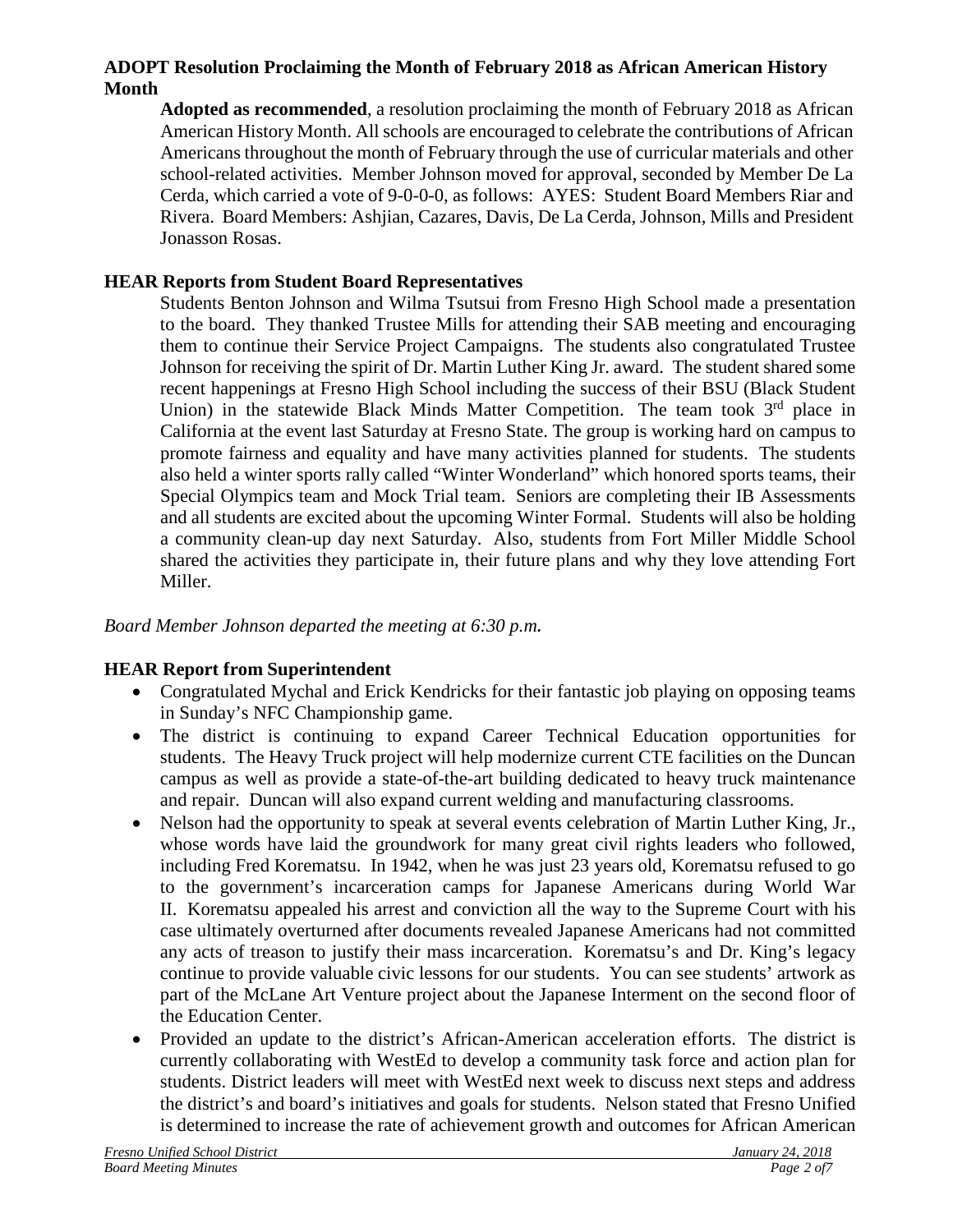Children. On February 13, Fresno Unified will host its first Black College Expo at Fresno High School, drawing more than 25 of the country's top black colleges and universities. Many schools will be accepting students for admission on the spot and providing financial scholarships.

## **OPPORTUNITY for Public Comment on Consent Agenda Items**

There were no individuals for this portion of the agenda.

On a motion by Member De La Cerda, seconded by Member Davis, the consent agenda, exclusive of agenda item: A-3, A-4, A-10, A-13 and A-15 which were pulled for further discussion, was approved on a roll call vote of 8-0-0-1 as follows: AYES: Student Board Members Riar and Rivera, Board Members: Ashjian, Cazares, Davis, De La Cerda, Mills and President Jonasson Rosas. ABSENT: Board Member Johnson.

# **A. CONSENT AGENDA**

## **A-1, APPROVE Personnel List APPROVED as recommended,** the Personnel List, Appendix A, as submitted.

**A-2, ADOPT Findings of Fact and Recommendations of District Administrative Board ADOPTED as recommended,** the Findings of Fact and Recommendations of District Administrative Panels resulting from hearings on expulsion and readmittance cases conducted during the period since the January 10, 2018 Regular Board meeting.

# **A-3, APPROVE Minutes from Prior Meetings**

**APPROVED as recommended,** the draft minutes for the October 11, 2017 Regular Meeting.

For the record, comments/questions were made regarding moving the October 10, 2017 Special Meeting minutes to the next board meeting adding the Superintendents goals as public record. Member Mills moved for approval, seconded by Member Cazares, which carried a 6- 0-0-1 vote. AYES: Board Members: Ashjian, Cazares, Davis, De La Cerda, Mills and President Jonasson Rosas. ABSENT: Board Member Johnson.

## **A-4, APPROVE Independent Contractor Services Agreements to Support First 5 Fresno County Unified Framework for Success Grant Project**

**APPROVED as recommended,** two Independent Contractor Services Agreements to support the First 5 Fresno County Unified Framework for Success: Developing an Integrated Approach to Early Childhood System of Care. Engage Research and Development in the amount \$55,000 and Leapfrog Consulting in the amount of \$15,800 for a period of 24 months.

For the record, comments/questions were made thanking staff for bringing the item before the board, our non-profits are very importance to us, First 5 does great work in our county and this is big work and staff and the Board of Education cannot do it alone. Chief Academic Officer Kim Mecum was able to provide clarification. Member Cazares moved for approval, seconded by Member Davis, which carried a 6-0-0-1 vote. AYES: Board Members: Ashjian, Cazares, Davis, De La Cerda, Mills and President Jonasson Rosas. ABSENT: Board Member Johnson.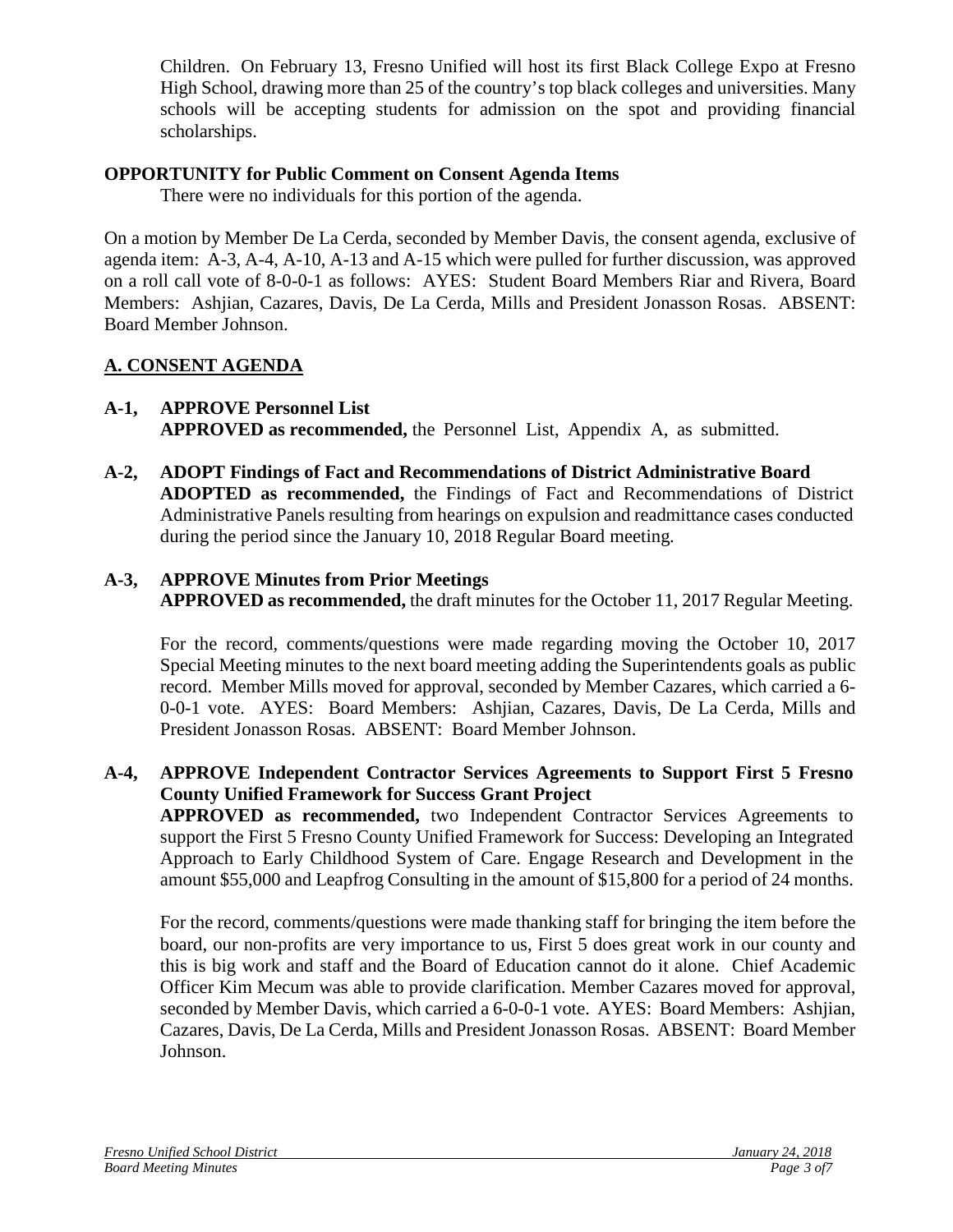- **A-5, APPROVE Amendment to Adult Transition Program Exchange Agreement with Fresno County Special Education Local Plan Area APPROVED as recommended,** is the amendment to the Exchange Agreement between Fresno Unified School District and Fresno County Special Education Local Plan Area. The agreement is to provide special education and/or related services for Fresno Unified School District Adult Transition Program (ATP) students for the 2018/19 and 2019/20 school years. The projected amount is approximately \$860,000 for fiscal year 2018/19 and \$207,000 for fiscal year 2019/20.
- **A-6, APPROVE 21st Century Community Learning Centers Grant Application to the California Department of Education – Fresno County Superintendent of Schools APPROVED as recommended,** a grant application to the California Department of Education for the 21<sup>st</sup> Century Community Learning Center to provide additional after school and supplemental summer funding to the Fresno County Superintendent of Schools. The application includes the following schools: Balderas, Burroughs, Heaton, Hidalgo, Jackson, King, Lincoln, Lowell, Olmos, Storey, Sunset, Wilson, Wishon, and Wolters elementary schools and Fort Miller, Gaston, and Scandinavian middle schools. An estimated \$15 million in funding has been allocated to elementary and middle school students starting in fiscal year 2018/19.
- **A-7, APPROVE 21st Century Grant Renewal Application to the California Department of Education by the Fresno County Superintendent of Schools APPROVED** as recommended, a 21<sup>st</sup> Century grant renewal application to the California Department of Education on behalf of Fresno County Superintendent of Schools (FCSS). This funding will allow FCSS to continue after school programs at three Fresno Unified school sites, Burroughs Elementary, Sequoia Middle School, and Roosevelt High School.
- **A-8, APPROVE Grant Applications to the California Department of Education for the 21st Century High School After School Safety and Enrichment for Teens Program APPROVED as recommended,** grant applications to the California Department of Education (CDE) for the 21<sup>st</sup> Century High School After School Safety and Enrichment for Teens (ASSETs) program. A grant application will be submitted to begin a program at Bullard, Hoover, and Edison high schools and a separate renewal grant application will be submitted for McLane, Sunnyside, and Fresno high schools, which are all in their final year of ASSETs funding.
- **A-9, APPROVE the Adoption of Resolution HR 17-37 Speech Language Pathologist Assistant (SLPA) Position, Job Description, Designation as Classified, Non-Exempt APPROVED as recommended,** Resolution HR 17-37 to create the position and adopt the job description of Speech Language Pathologist Assistant (SLPA). This position creates vital support required by district Speech Language Pathologists. This career pathway can be found at other districts at both State and Regional levels and provides student speech therapy services to special needs students in accordance with the Americans with Disabilities Act (ADA). The Speech Language Pathologist Assistant (SLPA) position is designated Classified, non-exempt and to be placed on G-45 of the Classified Salary Schedule.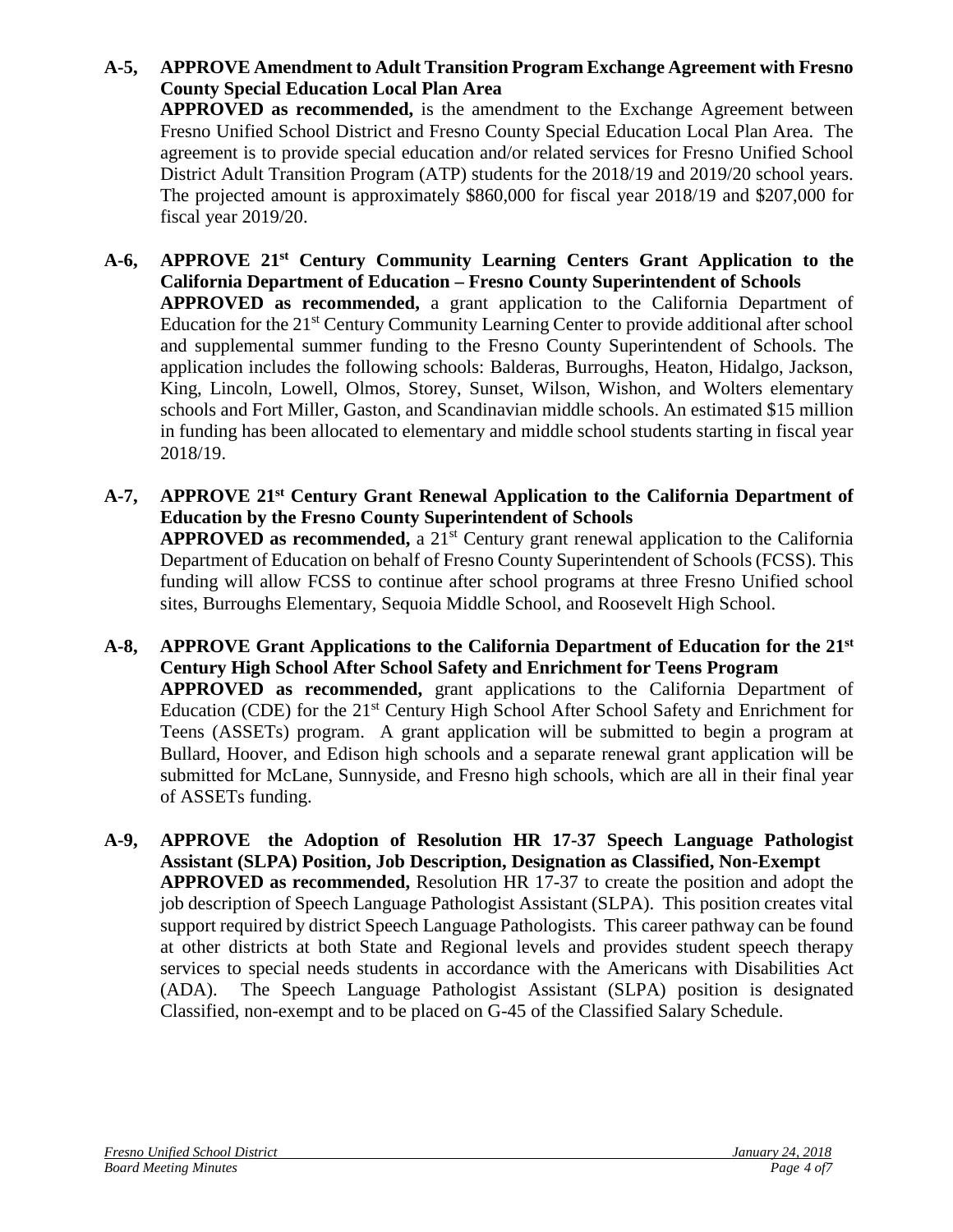#### **A-10, APPROVE Award of Bid 18-13, Duncan Polytechnical High School Career Technical Education (CTE) Center Building Construction, and Alterations to Existing Shop Building**

**APPROVED as recommended,** Bid 18-13, to construct a facility for new CTE programs in heavy truck maintenance/repair and construction trades. For the heavy truck program there will be a formal classroom, maintenance pit, tool storage, large garage work space for handson learning, covered exterior space for truck emissions testing, and staff office. For the construction trades program there will be shared formal instruction space and indoor work area, tool storage, material storage and exterior covered work pad, and CTE Pathway Coordinator office space including conference and collaboration space. Modernization and remodel of the existing CTE building will expand the welding and manufacturing shop classrooms and provide a presentation space, and upgrade lighting and add air and power cord reels for auto maintenance/repair. In addition, the building will be re-roofed, the fire sprinkler system will be modified for the new building layout, and the fire alarm, low voltage, public address, lighting and intrusion systems will be replaced.

Staff recommends award to the lowest responsive, responsible bidder:

Soltek Pacific Construction Company (Fresno, California) \$8,665,000

For the record, comments/questions were made regarding excitement about the new buildings, first in the nation to provide some of the equipment that is going to be developed through the CTE program at Duncan, the community asked and we were able to provide it, this is going to create jobs that will take kids out of poverty and thanked staff for bringing the item forward. Chief Operations Officer Karin Temple was able to provide clarification. Member De La Cerda moved for approval, seconded by Member Mills, which carried a 6-0-0-1 vote. AYES: Board Members: Ashjian, Cazares, Davis, De La Cerda, Mills and President Jonasson Rosas. ABSENT: Board Member Johnson.

### **A-11, APPROVE Award of Bid 18-14, Addams Elementary School Portable Relocation and Infrastructure**

**APPROVED as recommended,** Bid 18-14, for relocation of one portable classroom at Addams and related infrastructure including concrete pad with ramp and utility hook-ups. The portable is being relocated to begin the consolidation of early learning classrooms, in anticipation of a future classroom renovation project at Addams. The project will also provide space for the planned new school health center.

Staff recommends award to the lowest responsive, responsible bidder:

GC Builders (Fresno, California) \$395,679

### **A-12, APPROVE Extension of Hanover Research Independent Contractor Services Agreement**

**APPROVED as recommended,** an extension of the agreement with Hanover Research to provide research and information services. The agreement was originally approved by the board on January 25, 2017. Hanover Research is an information services firm that provides reliable strategic insights into areas as diverse as curriculum and instruction, federal programs, finance, human resources, student services, and facilities/operations.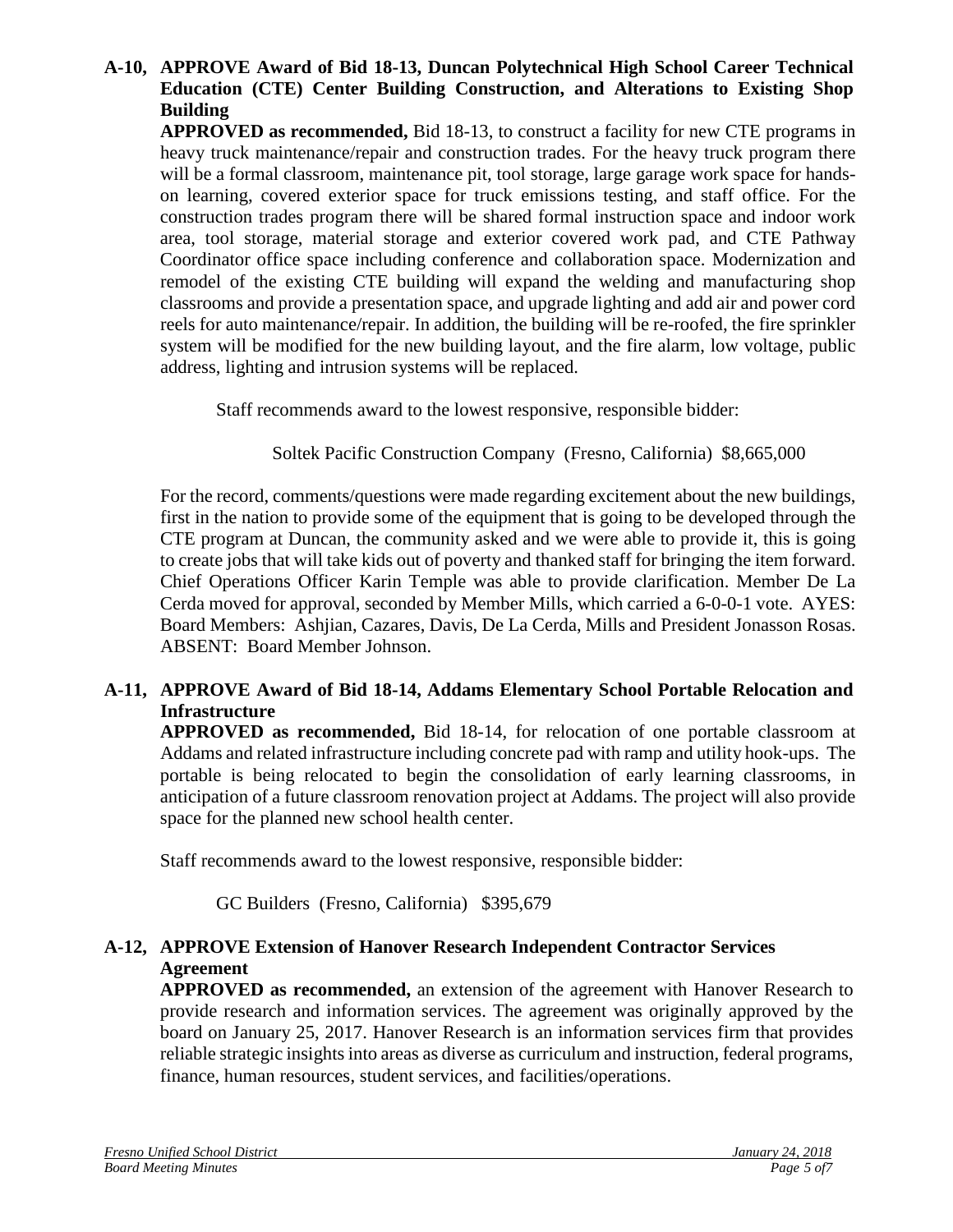### **A-13, APPROVE Independent Contractor Services Agreement with the Fresno Southeast Asian Coalition for Action**

**APPROVED as recommended,** an Independent Contractor Services Agreement with the Fresno Southeast Asian Coalition For Action (FSACA).

Fresno Unified is collaborating with FSACA on a pilot program at 12 elementary schools in an effort to change learning outcomes for district-identified fourth through sixth grade Southeast Asian students that are not meeting academic outcomes, as well as their grade-level household members. A total of 127 students will receive services from FSACA through this partnership.

For the record, comments/questions were made regarding the importance of the agreement for the Southeast Asian community, expect big things from this partnership, just the tip of the iceberg, support of the program, clarity on the metric of 60 percent success rate, would like to see a higher success percentage, selection process of students, making sure we are selecting the most neediest of students, clarity on the parent engagement metric, Case Managers as a key component, and support/assistance from the district. Chief of Staff David Chavez and Pao Yang Executive Director, Fresno Center for New Americans were able to provide clarification. Member Ashjian moved for approval, seconded by Member De La Cerda, which carried a 6-0-0-1 vote. AYES: Board Members: Ashjian, Cazares, Davis, De La Cerda, Mills and President Jonasson Rosas. ABSENT: Board Member Johnson.

### **A-14, RATIFY Master Contract with Logan River Academy, LLC for Nonpublic School and Residential Placement**

**RATIFIED as recommended,** a Master Contract with Logan River Academy, LLC for a student requiring non-public, nonsectarian school/agency services in the amount of \$77,161. The vendor will provide residential services to meet the mental health needs for student as identified in their Individualized Education Program. The term of the Master Contract is January 2, 2018 through June 30, 2018.

#### **A-15, RATIFY Change Orders for the Projects Listed Below RATIFIED as recommended,** Change Orders for the following projects.

#### **Bid 16-18, Compressed Natural Gas (CNG) Fueling Conversion 2016 Row 2**

| Change Order 2:        | $\frac{$}{2,770}$ |
|------------------------|-------------------|
| Deduct Change Order 3: | \$(25,000)        |

#### **Bid 17-30, Design Science High School Portable Campus Addition**

| Change Order 1: | \$13,758 |
|-----------------|----------|
| Change Order 2: | \$8,117  |
| Change Order 3: | \$3,433  |

### **Bid 17-39, 2017 Summer Portable Relocation and Infrastructure**

Change Order 1: \$ 23,848

#### **Bid 17-42, Adult Transition Program (ATP) Portable Classroom Relocation**  Change Order 1: \$ 3,825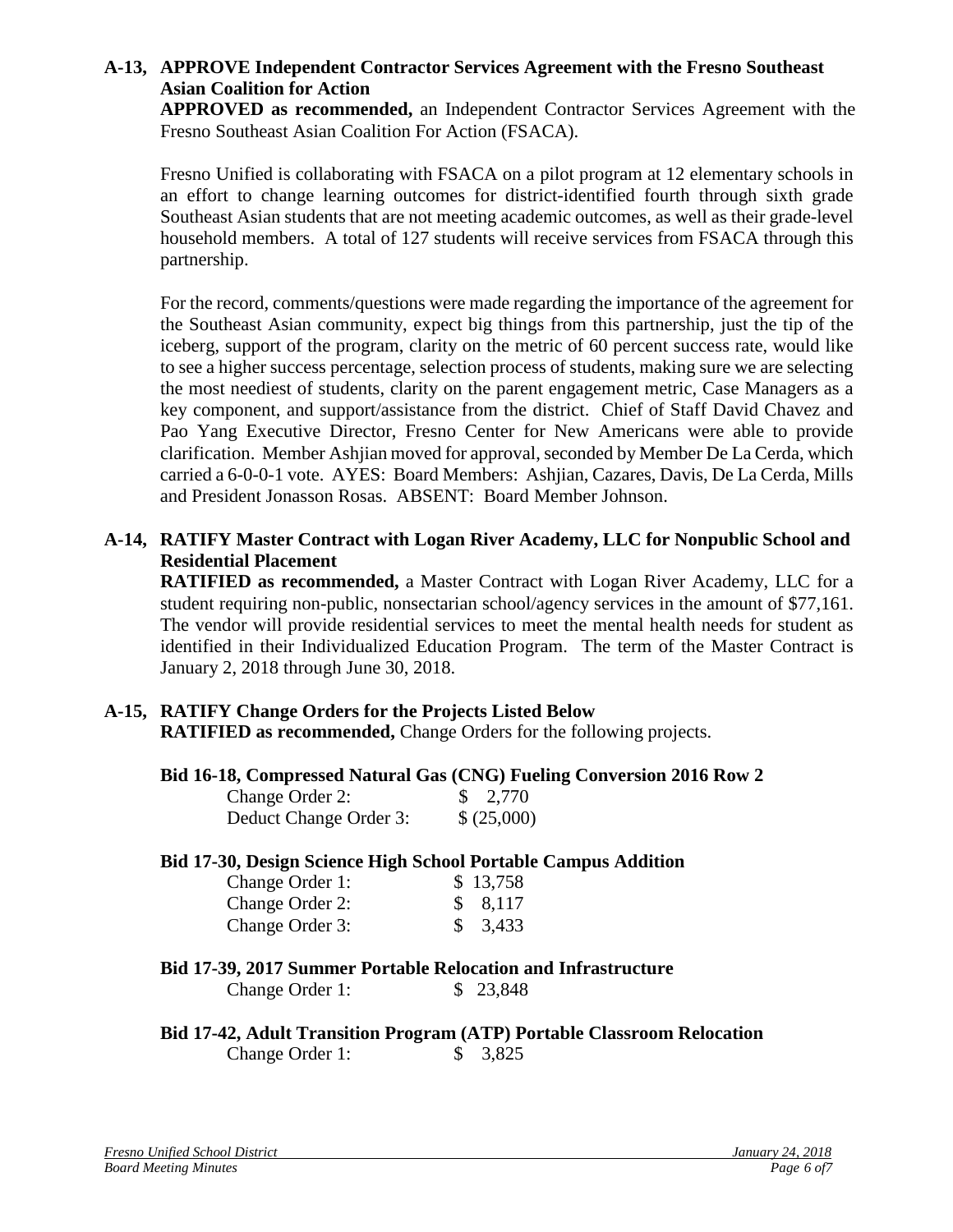#### **Prior to the vote Trustee Ashjian read the following statement:**

"Included in item A-15 are change orders for Todd Companies (Bid Number 16-18) and Davis Moreno Construction (Bid Numbers 17-30 & 17-39). I have done business with Todd Companies and Davis Moreno in my private capacity on other projects not involving Fresno Unified beginning at least five years prior to my election to this Board. I did not participate in making these contracts. Because of relationship with Todd Companies and Davis Moreno, I have a remote financial interest in these contracts. Therefore, I am abstaining from this vote pursuant to Board Bylaw 9270.

For the record, comments/questions were made regarding clarity in errors in omission and who the requestor was. Member Davis moved for approval, seconded by Member De La Cerda, which carried a 5-0-1-1 vote. AYES: Board Members: Cazares, Davis, De La Cerda, Mills and President Jonasson Rosas. ABSENTIONS: Board Member Ashjian. ABSENT: Board Member Johnson.

# **END OF CONSENT AGENDA**

### **UNSCHEDULED ORAL COMMUNICATIONS**

**Kimberly Waldron** – Spoke about the erroneous revocation of her son from Baird Elementary. Concerned that other parents might have to go through the same experience. The request should have never occurred.

**Rochelle Cantu** – Upset about the closing of Special Day class. She is not getting any answers and is getting shuffled around.

## **B. CONFERENCE/DISCUSSION AGENDA**

#### **Agenda Item B-16, Present and Discuss Overview of Governor's 2018/19 Proposed Budget.**  The presentation and discussion outlined the Governor's 2018/19 Proposed Budget. .

Presentation by Deputy Superintendent/CFO Ruth F. Quinto

An opportunity was provided to hear questions/concerns from members of the Board and staff was available to respond.

For the record, comments/questions were made regarding the number that is paid for ADA, prior mandated claims, an update on a list of options that one-time funds could be used for, how much of the \$100 million for SELPA does Fresno Unified School District get, if we get extra money for Special Education we need to fix the problems of parents not getting the help they need, review of what receive in their overall total compensation package for teachers which includes salary, health and retirement, additional funds in LCFF funding, salaries should not be paid from supplemental concentration funds, what is the amount that we anticipate receiving in supplemental and concentration monies, and projected employer pension increases. Deputy Superintendent/CFO Ruth F. Quinto was able to provide clarification. No action is required on this item.